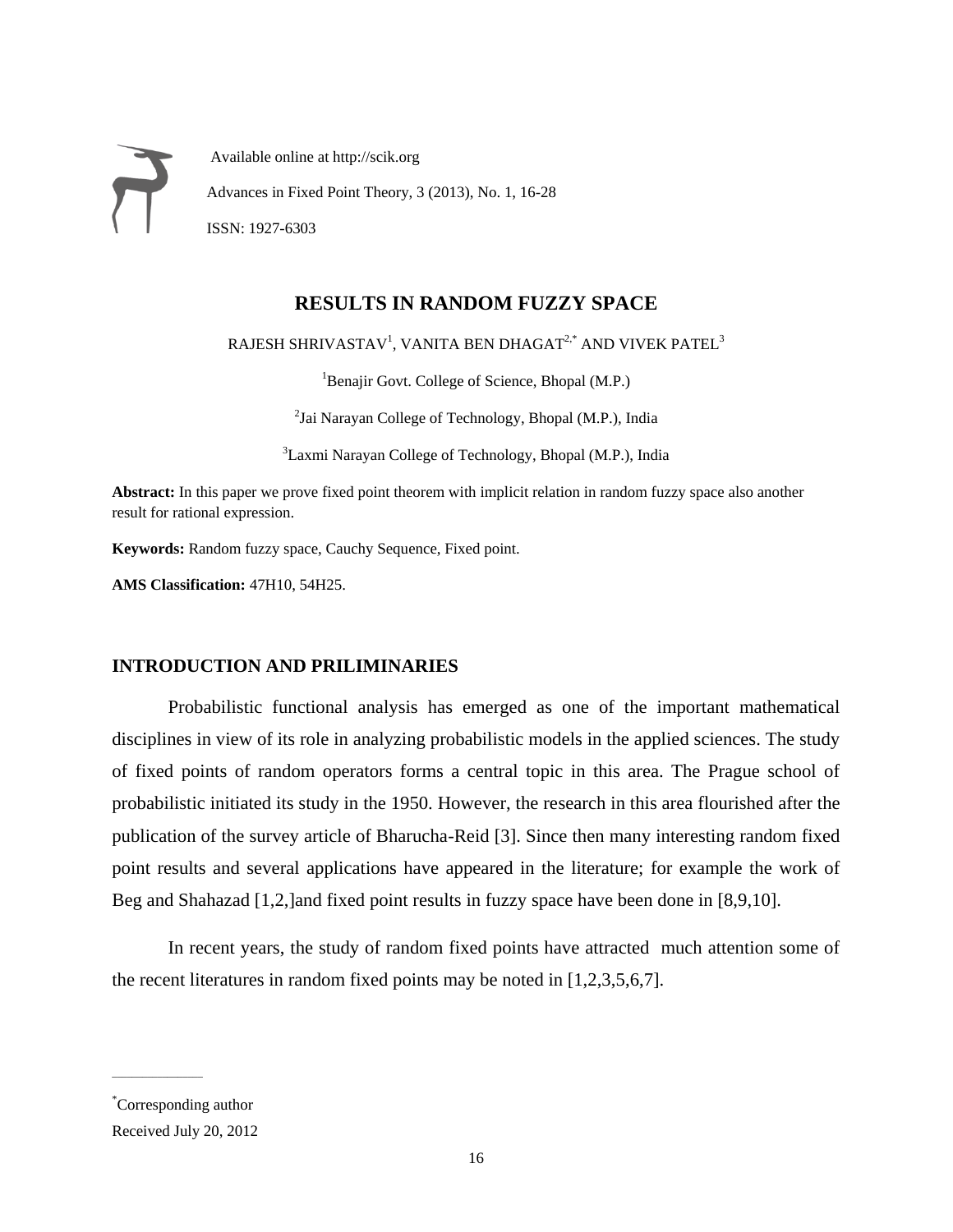In particular ,random iteration schemes leading to random fixed point of random operators have been discussed in [5,6,7].

**Definition 1.** A binary operation  $* : [0,1] \times [0,1] \rightarrow [0,1]$  is a continuous t-norm if it satisfies the following conditions

(1) \* is associative and commutative,

 $(2)$  \* is continuous.

- (3)  $a*1 = a$  for all  $a \in [0,1]$ ,
- (4)  $a^*b \leq c^*d$  whenever  $a \leq c$  and  $b \leq d$ , for each a, b, c,  $d \in [0,1]$ .

Two typical examples of continuous t-norm are

 $a^*b = a b$  and  $a^*b = min(a, b)$ .

**Definition 2.** Let  $(Ω, Σ)$  be a measurable space with  $Σ$  a sigma algebra of subsets of  $Ω$  and *M* a non-empty subset of a metric space  $X = (X, d)$ . Let  $2^M$  be the family of all non-empty subsets of *M* and *C*(*M*) the family of all nonempty closed subsets of *M*. A mapping G:  $\Omega \to 2^M$  is called measurable if, for each open subset *U* of  $M$ ,  $G^{-1}(U) \in \Sigma$ , where  $G^{-1}(U) = \{ w \in \Omega : G(w) \cap U \neq \emptyset \}.$ **Definition 3.** A mapping  $\xi : \Omega \to M$  is called a measurable selector of a measurable mapping *G* :  $\Omega \to 2^M$  if  $\xi$  is measurable and  $\xi(w) \in G(w)$  for each  $w \in \Omega$ .

**Definition 4.** A mapping  $T: \Omega \times M \to X$  is said to be a random operator if, for each fixed  $x \in$ *M*,  $T(., x) : \Omega \rightarrow X$  is measurable.

**Definition 5.** A measurable mapping  $\xi : \Omega \to M$  is a random fixed point of a random operator  $T: \Omega \times M \to X$  if  $\xi(w) = T(w, \xi(w))$  for each  $w \in \Omega$ .

**Definition 6.** Let  $(\Omega, \Sigma)$  be a measurable space with  $\Sigma$  a sigma algebra of subsets of  $\Omega$ . The 3tuple (*X,M,\**) is called a Random Fuzzy Metric Space (RFM space) if X is an arbitrary (non empty) set and C is a non empty subset of  $X = (X,d)$  also  $*$  is a continuous t-norm and M is a fuzzy set in ( $\Omega$ xCx ( $\Omega$ xCx ( $\Omega$ x[0, $\infty$ )) satisfying the following conditions for all x( $\xi$ ), y( $\xi$ ) in  $(\Omega xC)$ ,

(1)  $M(x(\xi),y(\xi),0(\xi)) = 0$ ,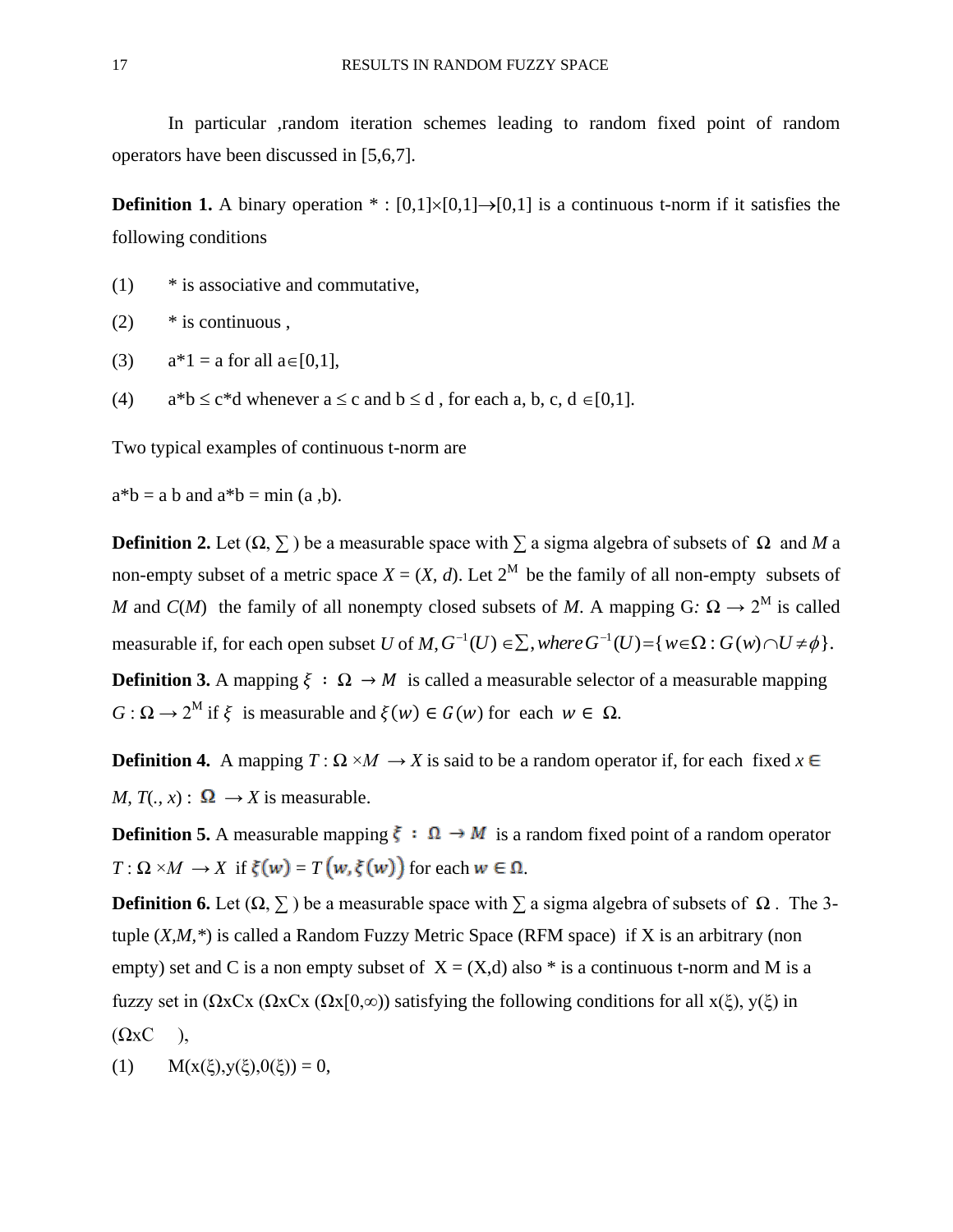- (2)  $M(x(\xi),y(\xi),t(\xi)) = 1$  for all  $t(\xi) > 0$  if and only if  $x(\xi) = y(\xi)$ ,
- (3)  $M(x(\xi),y(\xi),t(\xi)) = M(y(\xi),x(\xi),t(\xi)),$
- (4)  $M(x(\xi),y(\xi),t(\xi)) * M(x(\xi),z(\xi),s(\xi)) \leq M(x(\xi),z(\xi),t(\xi)+s(\xi)),$
- (5)  $M(x(\xi),y(\xi),\alpha(\xi))$ :[0, 1]  $\rightarrow$  [0,1] is left continuous.

Note that  $M(x(\xi),y(\xi),t(\xi))$  can be thought as degree of nearness between  $(x(\xi))$  and  $y(\xi)$  with respect to  $t(\xi)$ 

We identify  $x(\xi) = y(\xi)$  with M  $(x(\xi), y(\xi), t(\xi)) = 1$  for all measurable  $t(\xi) > 0$  and M  $(x(\xi),$  $y(\xi)$ ,  $t(\xi)$ ) = 0 with  $\infty$ . In the following example, we know that every metric induces a fuzzy metric.

**Example (1)** Let  $(X, d)$  be a metric space.

Define  $a * b = a b$ , or  $a * b = min \{a, b\}$  and  $\forall x(\xi), y(\xi) \in \Omega xC$  and  $t(\xi) > 0$ ,

$$
M(x(\xi), y(\xi), t(\xi)) = \frac{t(\xi)}{t(\xi) + d(x(\xi), y(\xi))}
$$
 .........(1)

Then  $(X, M,^*)$  is a fuzzy metric space. We call this fuzzy metric M induced by the metric d the standard fuzzy metric.

**Definition (7):** Let  $(X, M, *)$  is a random fuzzy metric space.

(i) A sequence  $\{x_n(\xi)\}\$ in X is said to be convergent to a point  $x \in X$ ,

$$
\lim_{n\to\infty} M(x_n(\xi), x(\xi), t(\xi)) = 1
$$

(ii) A sequence  $\{x_n(\xi)\}\$ in X is called a Cauchy sequence if

$$
\lim_{n \to \infty} M(x_{n+p}(\xi), x_n(\xi), t(\xi)) = 1, \forall t(\xi) > 0 \text{ and } p > 0
$$

(iii) A random fuzzy metric space in which every Cauchy sequence is convergent is said to be complete.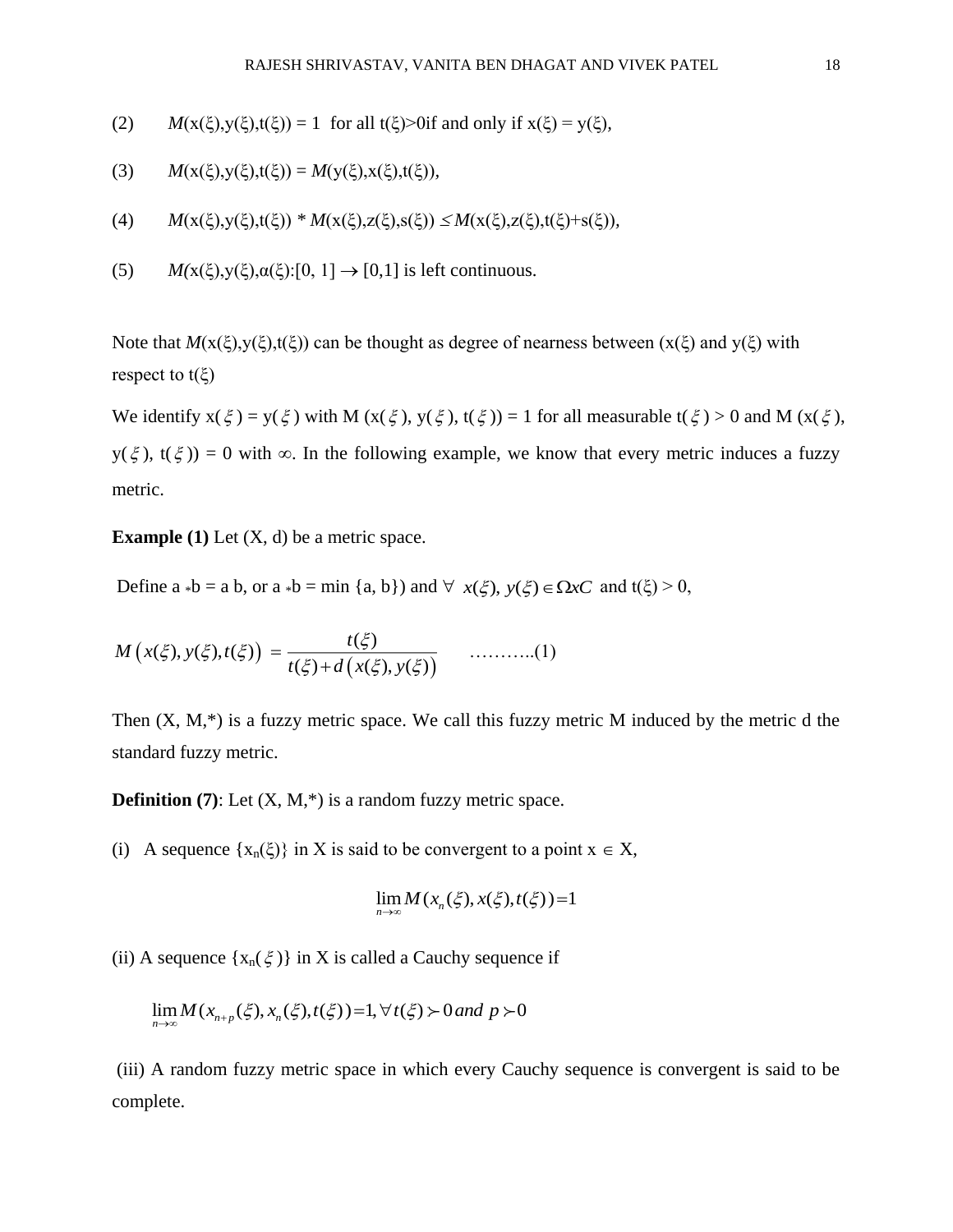Let  $(X.M,*)$  is a random fuzzy metric space with the following condition.

$$
(FM-6) \quad \lim M(x(\xi), y(\xi), t(\xi)) = 1, \forall x, y \in X
$$

*t*

**Definition (8):** A function M is continuous in random fuzzy metric space iff whenever

$$
x_n(\xi) \to x(\xi), y_n(\xi) \to y(\xi) \implies \lim_{n \to \infty} M(x_n(\xi), y_n(\xi), t(\xi)) \to M(x(\xi), y(\xi), t(\xi))
$$

**Definition (9):** Two mappings A and S on random fuzzy metric space X are weakly commuting iff M (ASu( $\xi$ ), SAu( $\xi$ ), t( $\xi$ ))  $\geq M$  (Au( $\xi$ ),Su( $\xi$ ),t( $\xi$ ))

**Lemma (i)** For all  $x(\xi)$ ,  $y(\xi) \in X$ ,  $M(x(\xi), y(\xi), t(\xi))$  is non-decreasing.

**Lemma (ii)** Let  $\{y_n\}(\xi)$  }be a sequence in a random fuzzy metric space  $(X, M,^*)$  with the condition

**(FM -7)** If there exists a number  $q \in (0,1)$  such that

 $\{y_n(\xi)\}\$ **M -7**) If there exists a number  $q \in (0,1)$  such that<br>  $(y_{n+2}(\xi), y_{n+1}(\xi), qt(\xi)) \ge M(y_{n+1}(\xi), y_n(\xi), t(\xi))$ ,  $\forall t(\xi) > 0$  and  $n = 1, 2, 3, \dots$ **(FM -7)** If there exists a number  $q \in (0,1)$  such that<br>  $M(y_{n+2}(\xi), y_{n+1}(\xi), qt(\xi)) \geq M(y_{n+1}(\xi), y_n(\xi), t(\xi))$ ,  $\forall t(\xi) \succ 0$  and n<br>
then  $\{y_n(\xi)\}\$  is a cauchy sequence in X. *then*  $\{y_{n+2}(\xi), y_{n+1}(\xi), qt(\xi)\} \geq M(y_{n+1}(\xi))$ <br>then  $\{y_n(\xi)\}$  is a cauchy sequence in X 7) If there exists a number  $q \in (0,1)$  such that<br>  $\psi_{+2}(\xi), y_{n+1}(\xi), qt(\xi)) \geq M(y_{n+1}(\xi), y_n(\xi), t(\xi))$ ,  $\forall t(\xi) > 0$  and  $n = 1, 2, 3, \dots$ 

**Lemma (iii)** If, for all  $x(\xi)$ ,  $y(\xi) \in X$ ,  $t(\xi) > 0$  and for a number  $q \in (0,1)$ ,

$$
M(x(\xi), y(\xi), qt(\xi)) \geq M(x(\xi), y(\xi), t(\xi)),
$$
 then  $x(\xi) = y(\xi)$ 

## **Main results**

**THEOREM (1.1):** Let  $(X, M, *)$  be a complete random fuzzy metric space with the condition (FM-6) and let S and T be continuous mappings of X , then S and T have a common fixed point in X if there exists continuous mappings A of X into S  $(X) \cap T(X)$  which commute weakly with S and T and

(1.1)

$$
M(A(\xi, x(\xi)), A(\xi, y(\xi)), q\xi(t)) \ge \inf \left\{ \begin{aligned} & M\left(T(\xi, y(\xi)), A(\xi, y(\xi)), t(\xi)\right), M\left(S(\xi, x(\xi)), A(\xi, x(\xi)), t(\xi)\right), \\ & M\left(S(\xi, x(\xi)), T(\xi, y(\xi)), t(\xi)\right), M\left(A(\xi, x(\xi)), T(\xi, y(\xi)), t(\xi)\right), \\ & M\left(S(\xi, x(\xi)), A(\xi, y(\xi)), t(\xi)\right) \end{aligned} \right\}
$$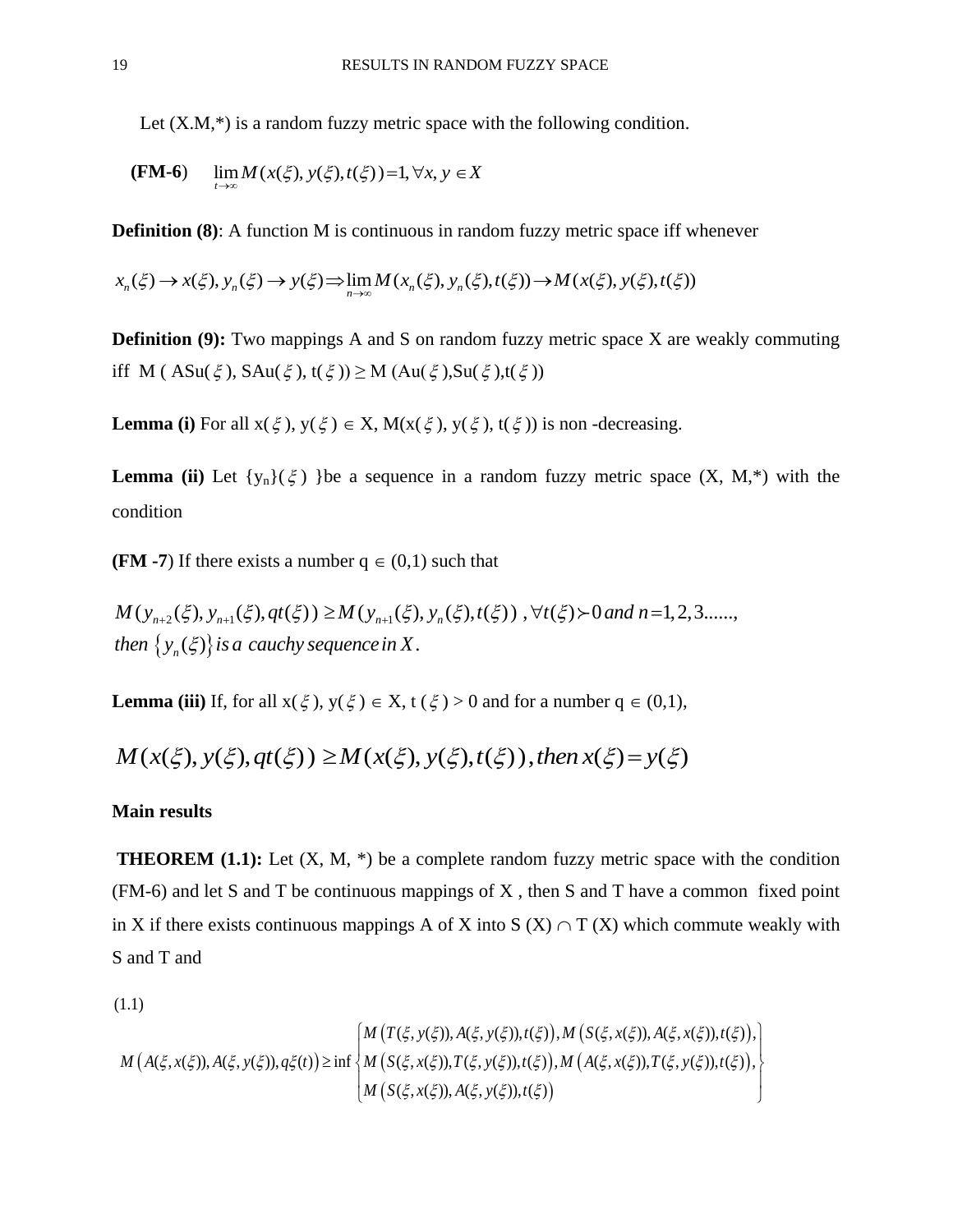for all  $x(\xi), y(\xi) \in X$ ,  $t(\xi) > 0$  and  $0 < q < 1$ . Then S, T and A have a unique common fixed point.

**PROOF:** We define a sequence  $\{x_n(\xi)\}\$  such that  $A(\xi, x_{2n}(\xi)) = S(\xi, x_{2n-1}(\xi))$  and  $A(\xi, x_{2n-1}(\xi)) = T(\xi, x_{2n}, (\xi))$  for  $n = 1, 2, \dots$ . We shall prove that  $\{A(\xi, x_n(\xi))\}$  is a Cauchy sequence.

$$
M\left(A(\xi,x_{2n}(\xi)),A(\xi,x_{2n+1}(\xi),qt(\xi))\right) \geq \inf \begin{cases} M\left(T(\xi,x_{2n+1}(\xi)),A(\xi,x_{2n+1}(\xi)),t(\xi)\right),\\ M\left(S(\xi,x_{2n}(\xi)),A(\xi,x_{2n}(\xi)),t(\xi)\right),\\ M\left(S(\xi,x_{2n}(\xi)),T(\xi,x_{2n+1}(\xi)),t(\xi)\right),\\ M\left(A(\xi,x_{2n}(\xi)),T(\xi,x_{2n+1}(\xi)),t(\xi)\right),\\ M\left(S(\xi,x_{2n}(\xi)),A(\xi,x_{2n+1}(\xi)),t(\xi)\right)\\ \end{cases}
$$

$$
M(A(\xi, x_{2n}(\xi)), A(\xi, x_{2n+1}(\xi)), A(\xi, x_{2n+1}(\xi)), A(\xi, x_{2n+1}(\xi)), A(\xi, x_{2n+1}(\xi)), A(\xi, x_{2n+1}(\xi)), A(\xi, x_{2n+1}(\xi)), A(\xi, x_{2n+1}(\xi)), A(\xi, x_{2n}(\xi)), t(\xi))
$$
\n
$$
M(A(\xi, x_{2n}(\xi)), A(\xi, x_{2n}(\xi)), A(\xi, x_{2n}(\xi)), t(\xi))
$$
\n
$$
M(A(\xi, x_{2n}(\xi)), A(\xi, x_{2n+1}(\xi)), A(\xi, x_{2n+1}(\xi)), t(\xi))
$$
\n
$$
M(A(\xi, x_{2n+1}(\xi)), A(\xi, x_{2n+1}(\xi)), t(\xi))
$$

$$
M\left(A(\xi,x_{2n}(\xi)),A(\xi,x_{2n+1}(\xi)),qt(\xi)\right)\geq \inf\left\{\begin{aligned} &M(A(\xi,x_{2n}(\xi)),A(\xi,x_{2n+1}(\xi),t(\xi)),\\ &M(A(\xi,x_{2n+1}(\xi)),A(\xi,x_{2n}(\xi)),t(\xi)),\\ &M(A(\xi,x_{2n+1}(\xi)),A(\xi,x_{2n}(\xi)),t(\xi)),1,1\end{aligned}\right\}
$$

$$
M(A(\xi, x_{2n}(\xi)), A(\xi, x_{2n+1}(\xi)), qt(\xi)) \ge \inf \left\{ M(A(\xi, x_{2n}(\xi)), A(\xi, x_{2n-1}(\xi)), \frac{t(\xi)}{q}),
$$
  

$$
M(A(\xi, x_{2n}(\xi)), A(\xi, x_{2n-1}(\xi)), \frac{t(\xi)}{q}),
$$
  

$$
M(A(\xi, x_{2n}(\xi)), A(\xi, x_{2n-1}(\xi)), \frac{t(\xi)}{q}), 1, 1 \right\}
$$

$$
\Rightarrow M(A(\xi, x_{2n}(\xi)), A(\xi, x_{2n+1}(\xi)), qt(\xi)) \ge M\left(A(\xi, x_{2n-1}(\xi)), A(\xi, x_{2n}(\xi), \frac{t(\xi)}{q})\right)
$$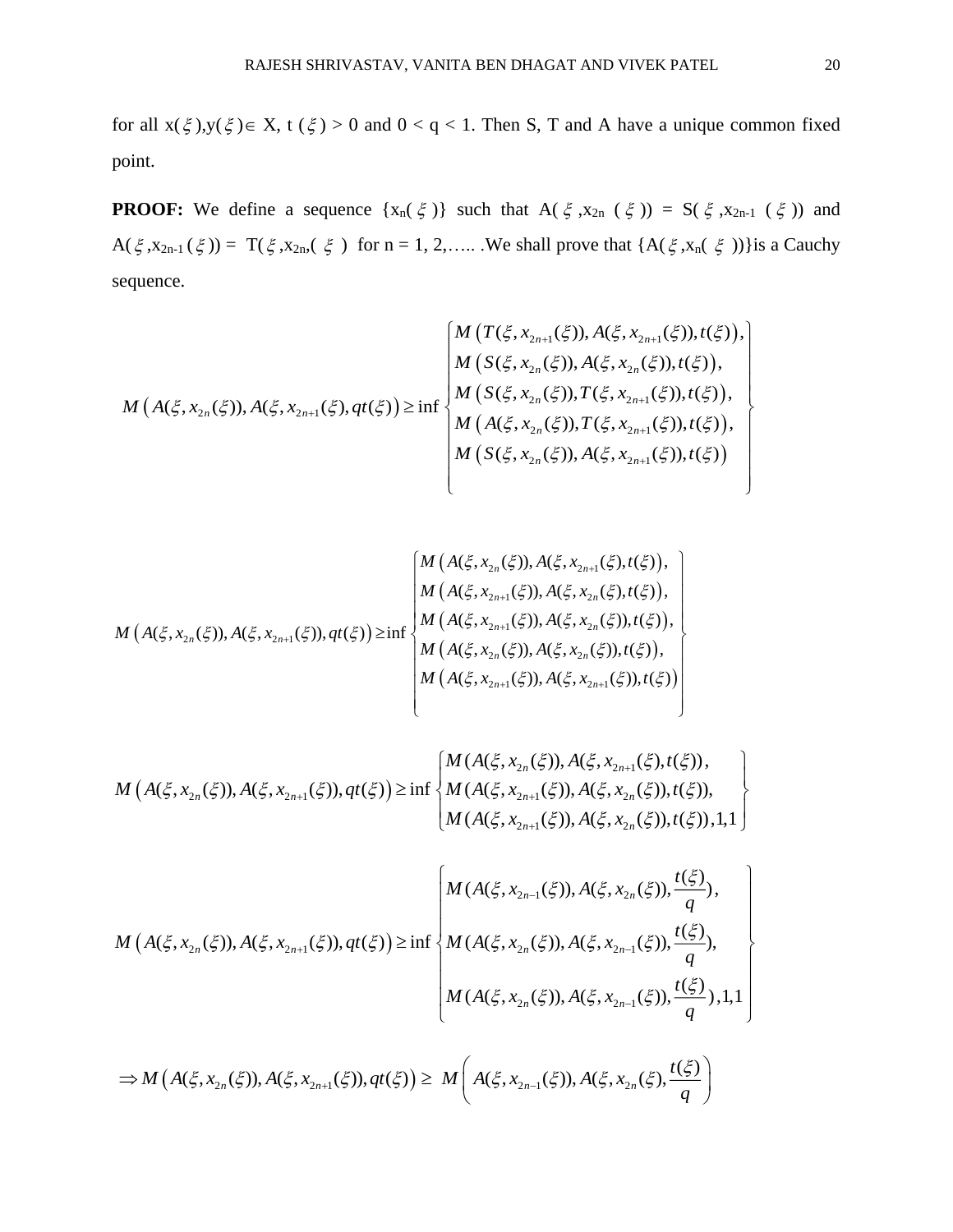By induction

$$
M(A(\xi, x_{2k}(\xi)), A(\xi, x_{2m+1}(\xi)), qt(\xi)) \ge M\left(A(\xi, x_{2m}(\xi)), A(\xi, x_{2k-1}(\xi)), \frac{t(\xi)}{q}\right)
$$

For every k and m in N, Further if  $2m + 1 > 2k$ , then

 2 2 1 2 1 2 0 2 1 2 2 ( ) ( , ( )), ( , ( )), ( ) ( , ( )), ( , ( )), ............ ( ) ..................... ( , ( )), ( , ( ), ---- (1.1b) *k m k m m k k <sup>t</sup> M A x A x qt M A x A x q <sup>t</sup> M A x A x q* 

If  $2k > 2m+1$ , then

 2 2 1 2 1 2 2 (2 1) 0 2 1 ( ) ( , ( )), ( , ( )), ( ) ( , ( )), ( , ( )), ............ ( ) ............ ( , ( )), ( , ( )), ----- (1.1 c) *k m k m k m <sup>m</sup> <sup>t</sup> M A x A x qt M A x A x q <sup>t</sup> M A x A x q* 

By simple induction with (1.1 b) and (1.1c) we have

$$
M\Big(A(\xi,x_n(\xi)),A(\xi,x_{n+p}(\xi),qt(\xi)\Big)\geq M\Bigg(A(\xi,x_0(\xi),A(\xi,x_p(\xi)),\frac{t(\xi)}{q^n}\Bigg).
$$

For  $n = 2k$ ,  $p = 2m+1$  or  $n = 2k+1$ ,  $p = 2m +1$  and by (FM-4)

$$
M\left(A(\xi, x_n(\xi)), A(\xi, x_{n+p}(\xi)), qt(\xi)\right) \ge M\left(A(\xi, x_0(\xi)), A(\xi, x_1(\xi)), \frac{t(\xi)}{2q^n}\right).*
$$
  

$$
M\left(A(\xi, x_1(\xi)), A(\xi, x_p(\xi)), \frac{t(\xi)}{q^n}\right) \cdot ---(1.1 d)
$$

If  $n = 2k$ ,  $p = 2m$  or  $n = 2k+1$ ,  $p = 2m$ 

For every positive integer p and n in N, by nothing that

$$
M\left(A(\xi, x_0(\xi)), A(\xi, x_p(\xi)), \frac{t(\xi)}{q^n}\right) \to 1 \text{ as } n \to \infty
$$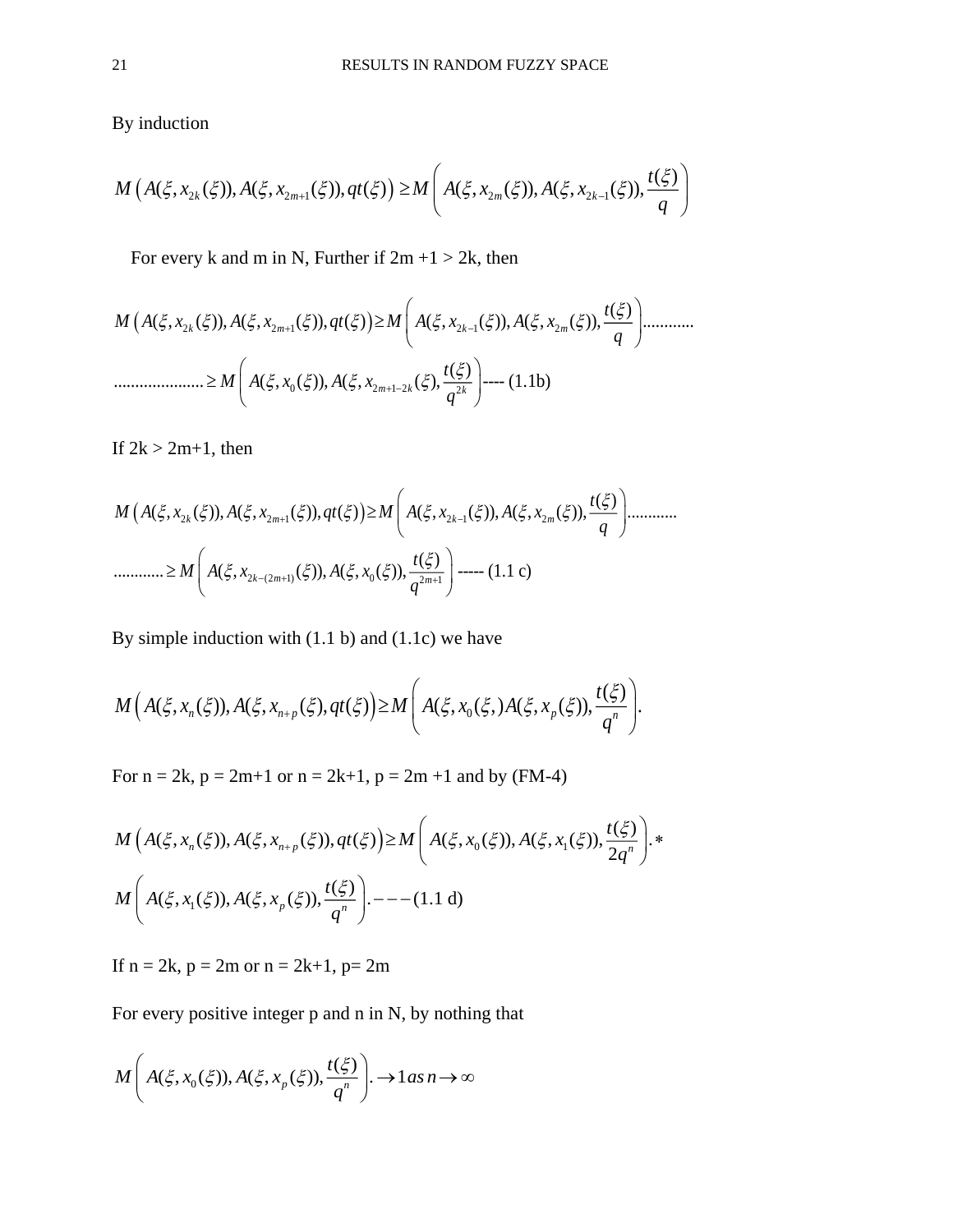Thus  ${Ax_n}$  is a Cauchy sequence. Since the space X is complete  $\exists z \in X$ , such that

 $\lim_{n\to\infty} A(\xi, x_n(\xi)) = \lim_{n\to\infty} S(\xi, x_{2n-1}(\xi)) = \lim_{n\to\infty} T(\xi, x_{2n}(\xi)) = z(\xi)$  which is measurable

It follows that  $A(\xi, x(\xi)) = S(\xi, z(\xi)) = T(\xi, z(\xi))$  and so

$$
M(A(\xi, z(\xi)), A(\xi, A(\xi, z(\xi))), qt(\xi)) = \begin{cases} M(T(\xi, A(\xi, z(\xi))), A(\xi, A(\xi, z(\xi))), t(\xi)), \\ M(S(\xi, z(\xi)), A(\xi, z(\xi)), t(\xi)), \\ M(S(\xi, z(\xi)), T(\xi, A(\xi, z(\xi))), t(\xi)), \\ M(S(\xi, z(\xi)), T(\xi, A(\xi, z(\xi))), t(\xi)), \\ M(S(\xi, z(\xi)), A(\xi, A(\xi, z(\xi))), t(\xi)) \end{cases}
$$

 $M(A(\xi, z(\xi)), A(\xi, A(\xi, z(\xi))), qt(\xi)) \geq M(S(\xi, z(\xi)), T(\xi, A(\xi, z(\xi))), t(\xi))$ 

$$
\geq M(S(\xi, z(\xi)), A(\xi, T(\xi, z(\xi))), t(\xi)) \geq M(A(\xi, z(\xi)), A(\xi, A(\xi, z(\xi))), t(\xi)) \dots \dots \dots
$$
  

$$
\geq M(A(\xi, z(\xi)), A(\xi, A(\xi, z(\xi))), \frac{t(\xi)}{q^n})
$$

Since  $\lim_{n\to\infty} M(A(\xi, z(\xi)), A(\xi, A(\xi, z(\xi))), \frac{t(\xi)}{a^n})$ *q*  $\xi$ ,  $z(\xi)$ ),  $A(\xi, A(\xi, z(\xi)))$ ,  $\frac{t(\xi)}{t} = 1$ , so  $A(\xi, z(\xi)) = A(\xi, A(\xi, z(\xi)))$ .

Thus z is common fixed point of A, S and T.

For **uniqueness**, let  $v(\xi)(v(\xi) \neq z(\xi))$  be another common fixed point of S, T and A.

By  $(1.1 a)$  we write

$$
M\left(A(\xi, z(\xi)), A(\xi, v(\xi)), g(t(\xi))\right) \geq \inf \begin{cases} M\left(T(\xi, v(\xi)), A(\xi, v(\xi)), t(\xi)\right), \\ M\left(S(\xi, z(\xi)), A(\xi, z(\xi)), t(\xi)\right), \\ M\left(S(\xi, z(\xi)), T(\xi, v(\xi)), t(\xi)\right), \\ M\left(A(\xi, z(\xi)), T(\xi, v(\xi)), t(\xi)\right), \\ M\left(S(\xi, z(\xi)), A(\xi, v(\xi)), t(\xi)\right) \end{cases}
$$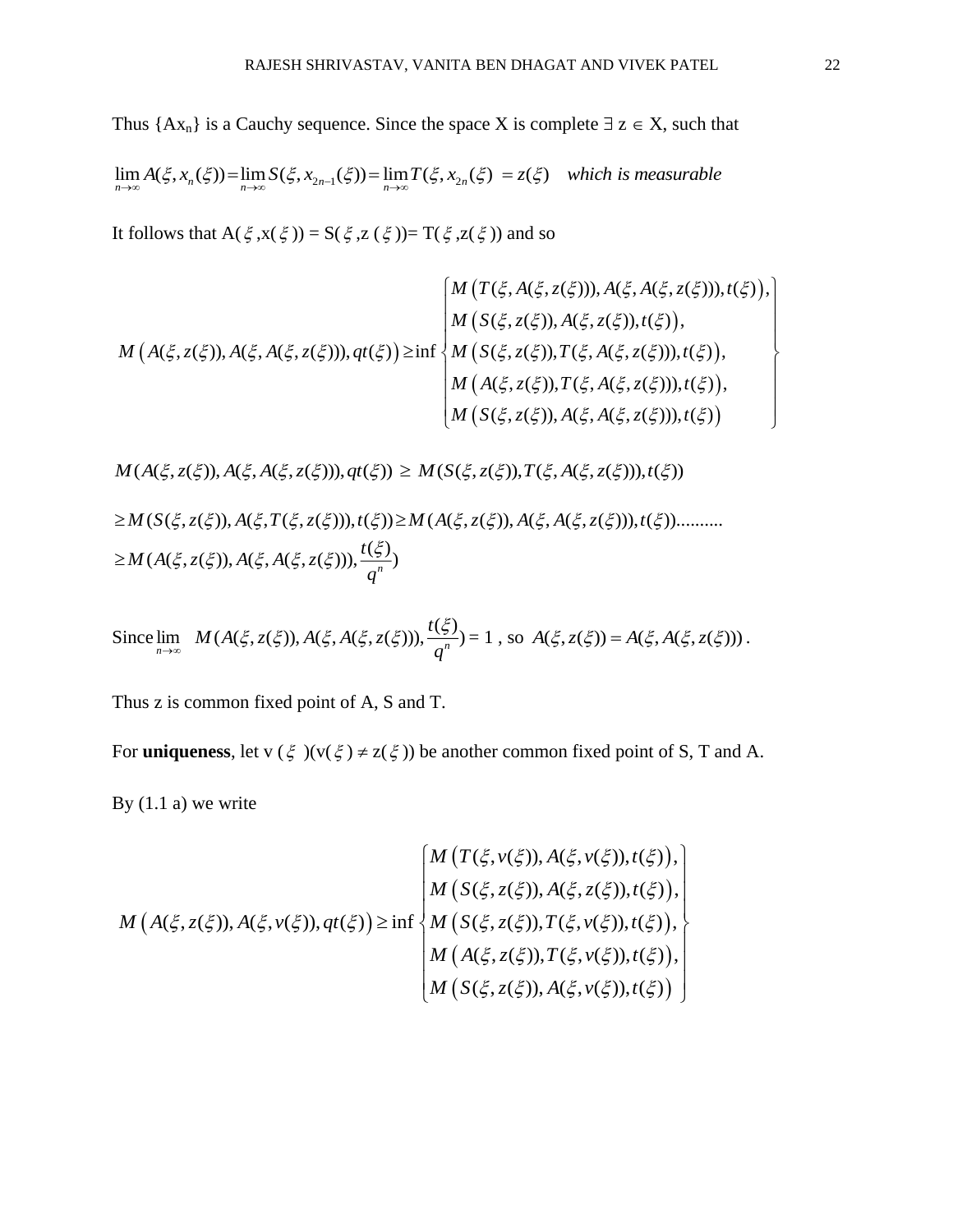$$
M\left(A(\xi,z(\xi)),A(\xi,v(\xi)),qt(\xi)\right) \geq \inf \begin{cases} M\left(v(\xi),v(\xi),t(\xi)\right), M\left(z(\xi),z(\xi),t(\xi)\right), M\left(z(\xi),v(\xi),t(\xi)\right),\\ M\left(z(\xi),v(\xi),t(\xi)\right), M\left(z(\xi),v(\xi),t(\xi)\right) \end{cases}
$$
  

$$
M\left(A(\xi,z(\xi)),A(\xi,v(\xi)),qt(\xi)\right) \geq M\left(z(\xi),v(\xi),t(\xi)\right)
$$

This implies that  $M(z(\xi), v(\xi), qt(\xi)) \geq M(z(\xi), v(\xi), t(\xi))$ 

Therefore **by lemma iii**, we write  $z(\xi) = v(\xi)$ .

**THEOREM (1.2):** Let  $(X, M, *)$  be a complete fuzzy metric space with the condition (FM-6) and let S and T be continuous mappings of X in X, then S and T have a common fixed point in X if there exists continuous mappings A of X into S  $(X) \cap T(X)$  which commute weakly with S and T and

1.2(a)

$$
M(A(\xi, x(\xi), A(\xi, y(\xi), qt(\xi))) \leq \inf \begin{cases} M(T(\xi, y(\xi)), A(\xi, y(\xi)), t(\xi)), \\ M(S(\xi, x(\xi)), A(\xi, x(\xi)), t(\xi)), \\ M(S(\xi, x(\xi)), T(\xi, y(\xi)), t(\xi)), \\ M(S(\xi, x(\xi)), T(\xi, y(\xi)), t(\xi)) \\ M(S(\xi, x(\xi)), T(\xi, y(\xi)), t(\xi)) \\ M(A(\xi, x(\xi)), A(\xi, y(\xi)), t(\xi)) \\ M(T(\xi, y(\xi)), A(\xi, x(\xi)), t(\xi)) \\ M(S(\xi, x(\xi)), A(\xi, x(\xi)), t(\xi)) \\ M(T(\xi, y(\xi)), A(\xi, y(\xi)), t(\xi)) \end{cases}
$$

for all  $x, y \in X$ ,  $t > 0$ , and  $0 < q < 1$ . Then S, T and A have a unique common fixed point.

**PROOF:** We define a sequence  $\{x_n(\xi)\}\$  such that

A( $\xi$ ,  $x_{2n}(\xi)$ )=S( $\xi$ ,  $x_{2n-1}(\xi)$ ) and A( $\xi$ ,  $x_{2n-1}(\xi)$ ) = T( $\xi$ ,  $x_{2n}(\xi)$ ) n = 1, 2, --

We shall prove that  ${A(\xi, x_n(\xi))}$  is a Cauchy sequence. By (1.2a), we have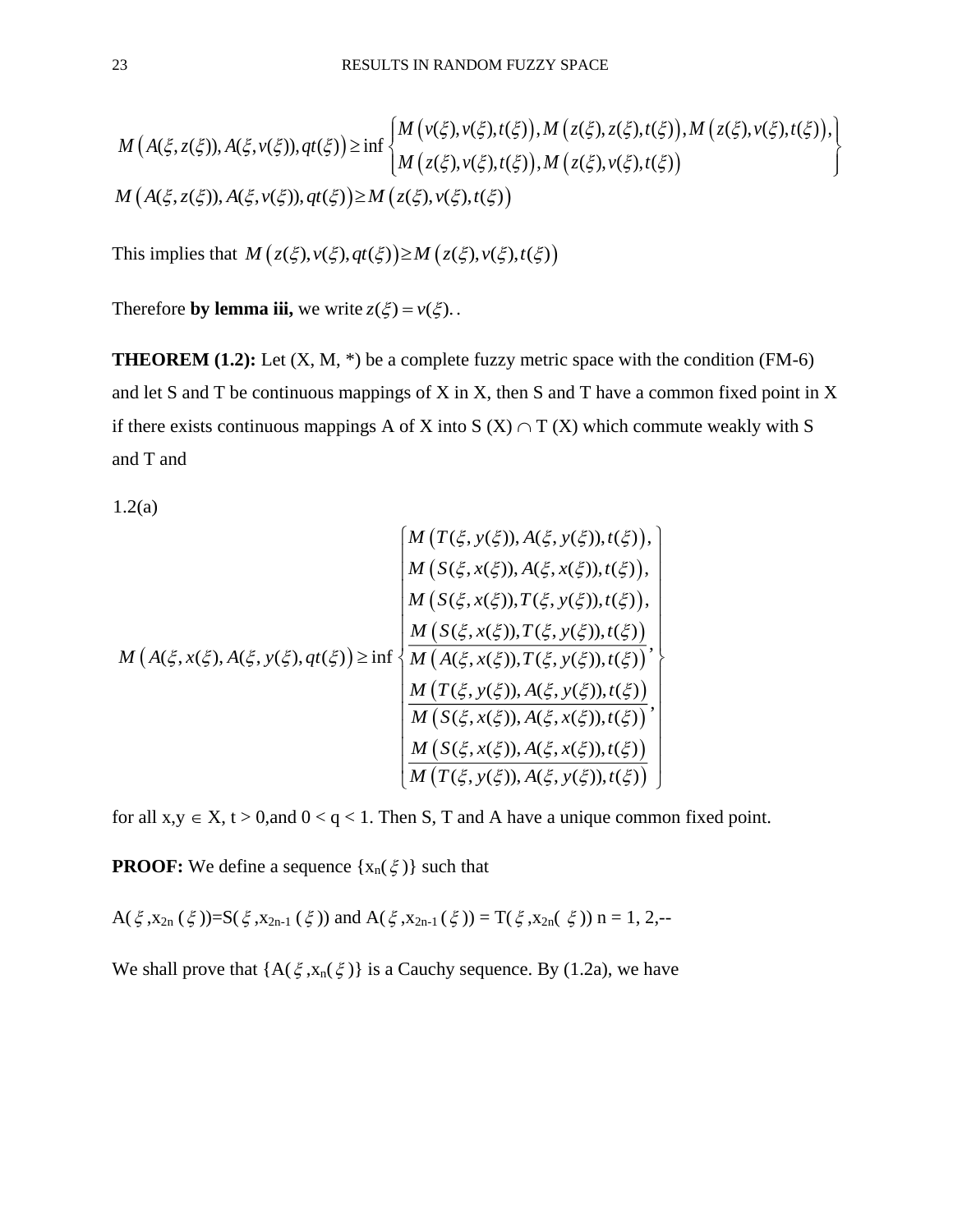$$
M(A(\xi, x_{2n}(\xi)), A(\xi, x_{2n+1}(\xi)), A(\xi, x_{2n+1}(\xi), t(\xi)))
$$
\n
$$
M(A(\xi, x_{2n}(\xi)), A(\xi, x_{2n+1}(\xi)), t(\xi)) = \frac{M(S(\xi, x_{2n}(\xi)), T(\xi, x_{2n+1}(\xi)), t(\xi))}{M(A(\xi, x_{2n}(\xi)), T(\xi, x_{2n+1}(\xi)), t(\xi))},
$$
\n
$$
M(A(\xi, x_{2n}(\xi)), A(\xi, x_{2n}(\xi)), T(\xi, x_{2n+1}(\xi)), t(\xi))
$$
\n
$$
M(B(\xi, x_{2n}(\xi)), T(\xi, x_{2n+1}(\xi)), t(\xi))
$$
\n
$$
M(B(\xi, x_{2n}(\xi)), T(\xi, x_{2n+1}(\xi)), t(\xi))
$$
\n
$$
M(B(\xi, x_{2n}(\xi)), A(\xi, x_{2n}(\xi)), t(\xi))
$$
\n
$$
M(B(\xi, x_{2n}(\xi)), A(\xi, x_{2n}(\xi)), t(\xi))
$$
\n
$$
M(B(\xi, x_{2n}(\xi)), A(\xi, x_{2n+1}(\xi)), t(\xi))
$$
\n
$$
M(A(\xi, x_{2n}(\xi)), A(\xi, x_{2n+1}(\xi)), t(\xi))
$$
\n
$$
M(A(\xi, x_{2n}(\xi)), A(\xi, x_{2n+1}(\xi)), t(\xi))
$$
\n
$$
M(A(\xi, x_{2n}(\xi)), A(\xi, x_{2n}(\xi)), t(\xi))
$$
\n
$$
M(A(\xi, x_{2n}(\xi)), A(\xi, x_{2n}(\xi)), t(\xi))
$$
\n
$$
M(A(\xi, x_{2n}(\xi)), A(\xi, x_{2n}(\xi)), t(\xi))
$$
\n
$$
M(A(\xi, x_{2n}(\xi)), A(\xi, x_{2n}(\xi)), t(\xi))
$$
\n
$$
M(A(\xi, x_{2n}(\xi)), A(\xi, x_{2n}(\xi)), t(\xi))
$$
\n
$$
M(A(\xi, x_{2n}(\xi)), A(\xi, x_{2n}(\xi)), t(\xi))
$$
\n
$$
M(A(\xi, x_{2n}(\xi)), A(\xi, x_{2n}(\xi)),
$$

$$
\Rightarrow M(A(\xi, x_{2n}(\xi)), A(\xi, x_{2n+1}(\xi)), qt(\xi)) \ge \inf \begin{cases} M(A(\xi, x_{2n}(\xi)), A(\xi, x_{2n+1}(\xi)), t(\xi)), \\ M(A(\xi, x_{2n+1}(\xi)), A(\xi, x_{2n}(\xi)), t(\xi)), \\ M(A(\xi, x_{2n+1}(\xi)), A(\xi, x_{2n}(\xi)), t(\xi)), \\ 1, 1, 1 \end{cases}
$$

$$
\Rightarrow M(A(\xi, x_{2n}(\xi)), A(\xi, x_{2n+1}(\xi)), qt(\xi)) \ge M\left(A(\xi, x_{2n-1}(\xi)), A(\xi, x_{2n}(\xi)), \frac{t(\xi)}{q}\right)
$$

By induction

$$
M(A(\xi, x_{2k}(\xi)), A(\xi, x_{2m+1}(\xi)), qt(\xi)) \ge M\left(A(\xi, x_{2m}(\xi)), A(\xi, x_{2k-1}(\xi)), \frac{t(\xi)}{q}\right)
$$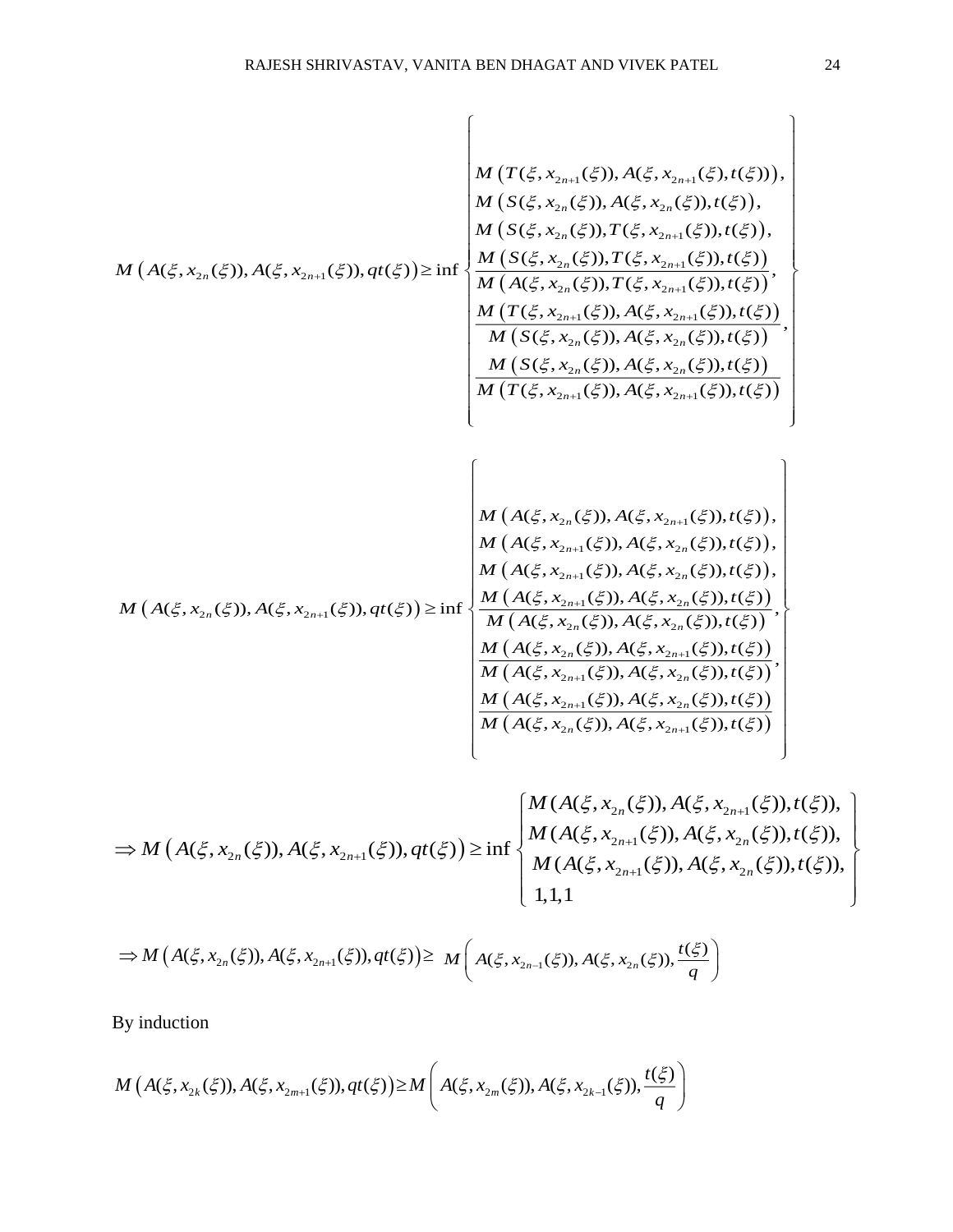For every k and m in N, Further if  $2m + 1 > 2k$ , then

 2 2 1 2 1 2 0 2 1 2 2 ( ) ( , ( )), ( , ( )), ( ) ( , ( )), ( , ( )), ....... ( ) ........... ( , ( )), ( , ( )), ----- (1.2b) *k m k m m k k <sup>t</sup> M A x A x qt M A x A x q <sup>t</sup> M A x A x q* 

If  $2k > 2m+1$ , then

 2 2 1 2 1 2 2 (2 1) 0 2 1 ( ) ( , ( )), ( , ( )), ( ) ( , ( )), ( , ( )), ......... ( ) ........... ( , ( )), ( , ( )), -- (1.2c) *k m k m k m <sup>m</sup> <sup>t</sup> M A x A x qt M A x A x q <sup>t</sup> M A x A x q* 

By simple induction with (1.2b) and (1.2c)

We have

$$
M\Big(A(\xi,x_n(\xi)),A(\xi,x_{n+p}(\xi)),qt(\xi)\Big)\geq M\Bigg(A(\xi,x_0(\xi)),A(\xi,x_p(\xi)),\frac{t(\xi)}{q^n}\Bigg).
$$

For  $n = 2k$ ,  $p = 2m+1$  or  $n = 2k+1$ ,  $p = 2m +1$  and by (FM-4)

$$
M(A(\xi, x_n(\xi)), A(\xi, x_{n+p}(\xi)), qt(\xi))
$$
  
\n
$$
\geq M\left(A(\xi, x_0(\xi)), A(\xi, x_1(\xi)), \frac{t(\xi)}{2q^n}\right)^* M\left(A(\xi, x_1(\xi)), A(\xi, x_p(\xi)), \frac{t(\xi)}{q^n}\right) \cdot ---(1.2d)
$$

If  $n = 2k$ ,  $p = 2m$  or  $n = 2k+1$ ,  $p = 2m$ 

For every positive integer p and n in N, by nothing that

$$
M\left(A(\xi, x_0(\xi)), A(\xi, x_p(\xi)), \frac{t(\xi)}{q^n}\right) \to 1 \text{ as } n \to \infty
$$

Thus  $\{A(\xi, x_n(\xi))\}$  is a Cauchy sequence.

Since the space X is complete there exists  $z \in X$ , such that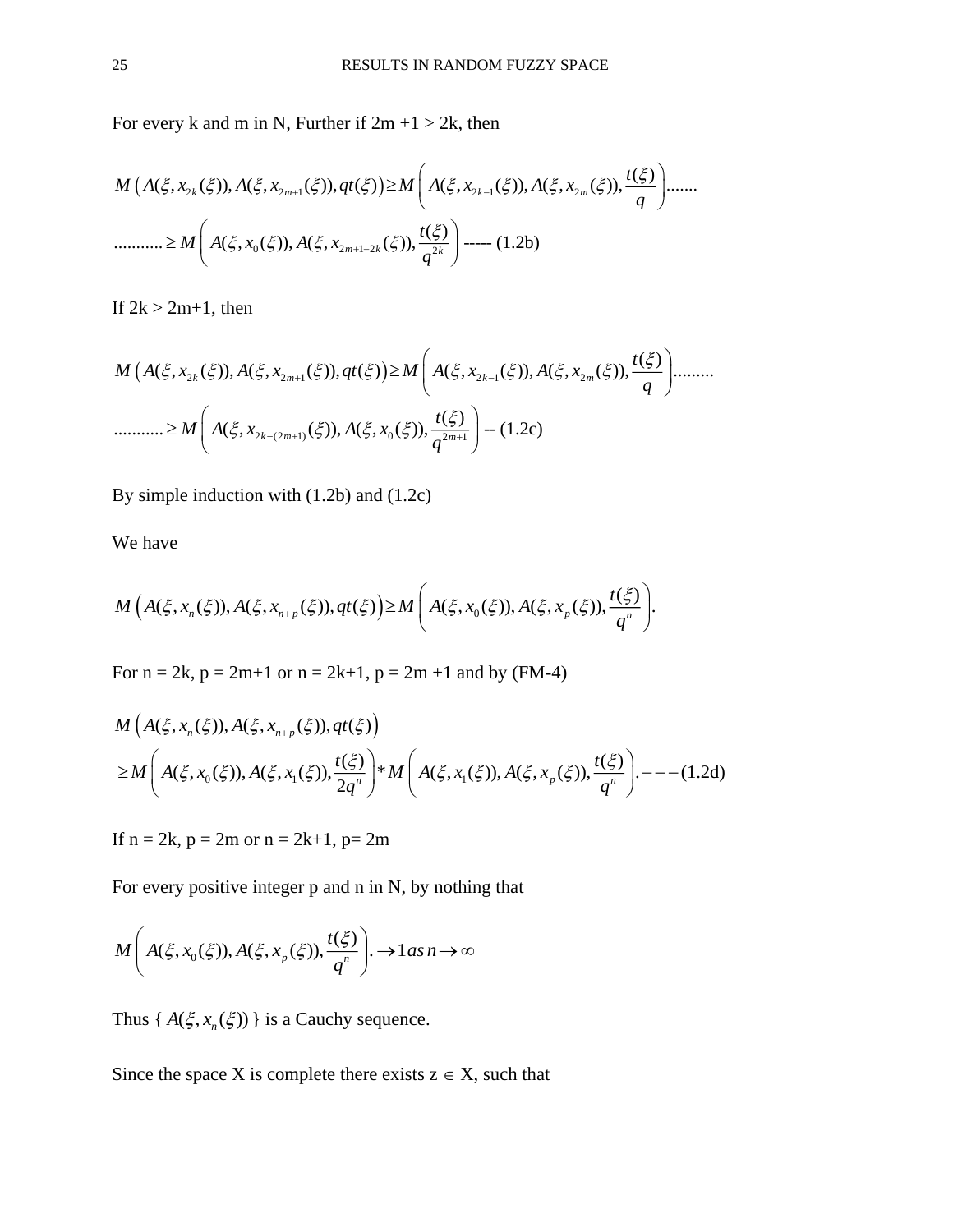$\lim_{n\to\infty} A(\xi, x_n(\xi)) = \lim_{n\to\infty} S(\xi, x_{2n-1}(\xi)) = \lim_{n\to\infty} T(\xi, x_{2n}(\xi)) = z$ 

It follows that  $A(\xi, x(\xi)) = S(\xi, z(\xi)) = T(\xi, z(\xi))$  and so

$$
M(A(\xi, z(\xi), A(\xi, A(\xi, z(\xi))), qt(\xi))) = \begin{cases} M(T(\xi, A(\xi, z(\xi))), A(\xi, A(\xi, z(\xi))), t(\xi)), \\ M(S(\xi, z(\xi)), A(\xi, A(\xi, z(\xi))), t(\xi)), \\ M(S(\xi, z(\xi)), T(\xi, A(\xi, z(\xi))), t(\xi)), \\ M(S(\xi, z(\xi)), T(\xi, A(\xi, z(\xi))), t(\xi)) \\ M(S(\xi, z(\xi)), T(\xi, A(\xi, z(\xi))), t(\xi)) \\ M(T(\xi, A(\xi, z(\xi)), A(\xi, A(\xi, z(\xi))), t(\xi)) \\ M(S(\xi, z(\xi)), A(\xi, z(\xi)), t(\xi)) \\ M(S(\xi, z(\xi)), A(\xi, z(\xi)), t(\xi)) \\ M(T(\xi, A(\xi, z(\xi)), A(\xi, z(\xi)), t(\xi)) \\ M(T(\xi, A(\xi, z(\xi)), A(\xi, A(\xi, z(\xi))), t(\xi)) \end{cases}
$$

 $M(A(\xi, z(\xi)), A(\xi, A(\xi, z(\xi))), qt(\xi)) \geq M(S(\xi, z(\xi)), T(\xi, A(\xi, z(\xi))), t(\xi))$ 

$$
\geq M(S(\xi, z(\xi)), A(\xi, T(\xi, z(\xi))), t(\xi)) \geq M(A(\xi, z(\xi)), A(\xi, A(\xi, z(\xi))), t(\xi)) \dots \dots \dots \dots \geq M(A(\xi, z(\xi)), A(\xi, A(\xi, z(\xi))), \frac{t(\xi)}{q^n})
$$

 $\lim_{n\to\infty} M(A(\xi, z(\xi)), A(\xi, A(\xi, z(\xi))), \frac{t(\xi)}{a^n}) = 1$  $\Rightarrow A(\xi, z(\xi)) = A(\xi, A(\xi, z(\xi)))$ *Since*  $\lim M(A(\xi, z(\xi)), A(\xi, A(\xi, z(\xi)))$ ,  $\frac{t}{\xi}$ *q*  $\lim_{n \to \infty} M(A(\xi, z(\xi)), A(\xi, A(\xi, z(\xi))), \frac{t(\xi)}{a^n}) =$ 

Thus  $z(\xi)$  is common fixed point of A, S and T.

For uniqueness, let  $v((\xi)(v(\xi) \neq z(\xi))$  be another common fixed point of S, T and A.

By  $(2.1)$ , we write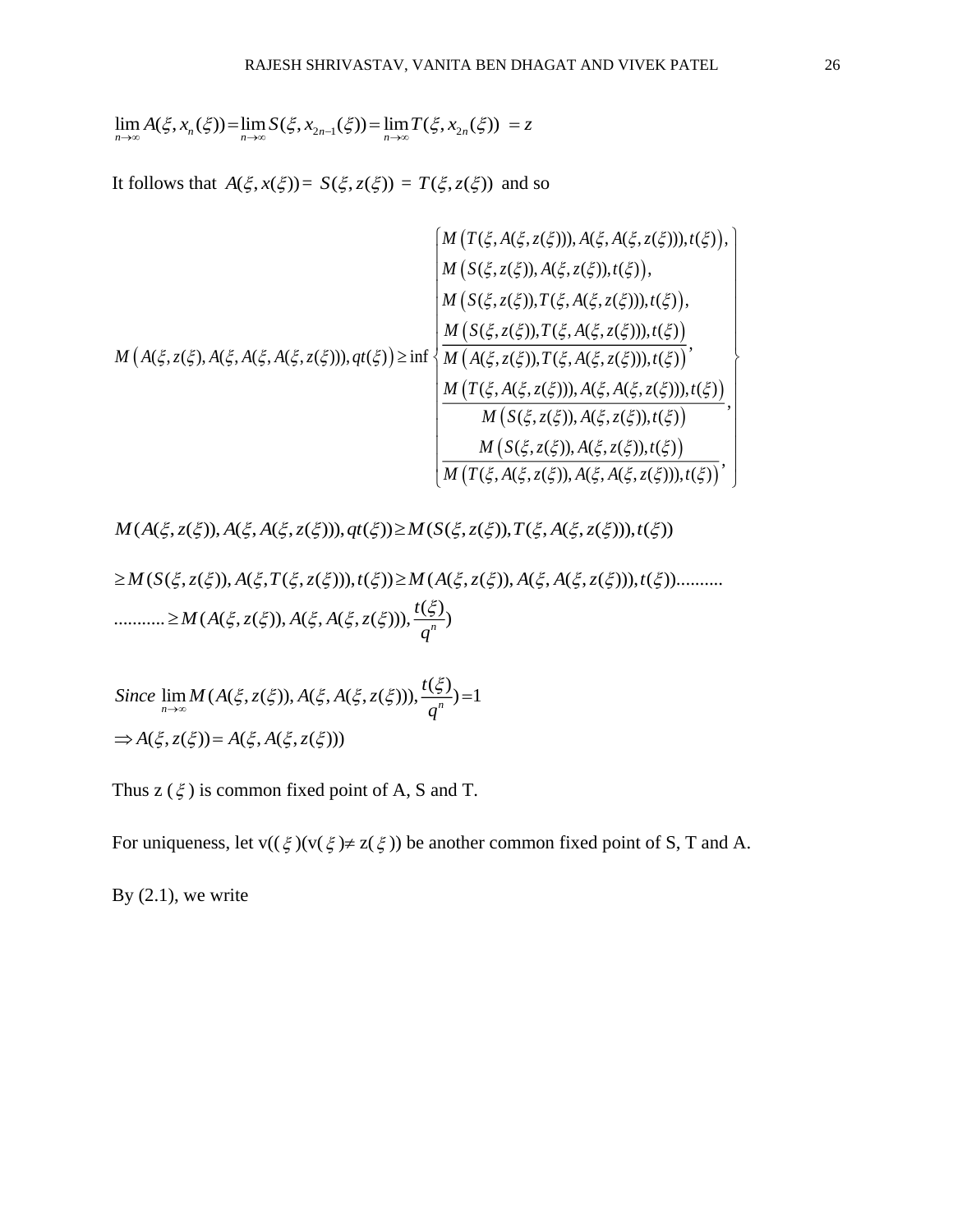$$
M\left(A(\xi,z(\xi)),A(\xi,v(\xi)),A(\xi,z(\xi)),f(\xi)\right),\n\begin{bmatrix}\nM\left(T(\xi,v(\xi)),A(\xi,z(\xi)),t(\xi)\right), \\
M\left(S(\xi,z(\xi)),T(\xi,v(\xi)),t(\xi)\right), \\
M\left(S(\xi,z(\xi)),T(\xi,v(\xi)),t(\xi)\right), \\
M\left(S(\xi,z(\xi)),T(\xi,v(\xi)),t(\xi)\right), \\
M\left(A(\xi,z(\xi)),A(\xi,v(\xi)),t(\xi)\right), \\
M\left(T(\xi,v(\xi)),A(\xi,v(\xi)),t(\xi)\right), \\
M\left(S(\xi,z(\xi)),A(\xi,z(\xi)),t(\xi)\right), \\
M\left(S(\xi,z(\xi)),A(\xi,z(\xi)),t(\xi)\right), \\
M\left(S(\xi,z(\xi)),A(\xi,z(\xi)),t(\xi)\right),\n\end{bmatrix}
$$

 $M(A(\xi, z(\xi)), A(\xi, v(\xi)), qt(\xi)) \geq M(z(\xi), v(\xi), t(\xi))$ 

This implies that

 $M(z(\xi), v(\xi), qt(\xi)) \geq M(z(\xi, v(\xi), t(\xi)))$ 

Therefore by **lemma iii**, we write  $z(\xi) = v(\xi)$ .

This completes the proof of Theorem .

## **REFERENCES**

- [1] Beg, I. and Shahzad, N. "Random approximations and random fixed point theorems" J. Appl. Math. Stochastic Anal. 7 (1994). No 2, 145-150.
- [2] Beg, I. and Shahzad, N. "Random fixed points of weakly inward operators in conical shells" J. Appl. Math, Stoch. Anal. 8(1995) 261-264.
- [3] Bharucha –Reid, A.T. Fixed point theorems in probabilistic analysis, Bull. Amer. Math. Soc.82 (1976) 641- 657.
- [4] Choudhary, B.S. and Ray, M. "Convergence of an iteration leading to a solution of a random operator equation" J. Appl. Math. Stochastic Anal. 12 (1999). No 2,161-168.
- [5] Choudhary, B.S. and Upadhyay, A. "An iteration leading to random solutions and fixed points of operators" Soochow J. Math.25 (1999). No 4,395-400.
- [6] Choudhary, B.S. "A common unique fixed point theorem for two random operators in Hilbert spaces" I. J. M.M. S. 32 (2002) 177-182.